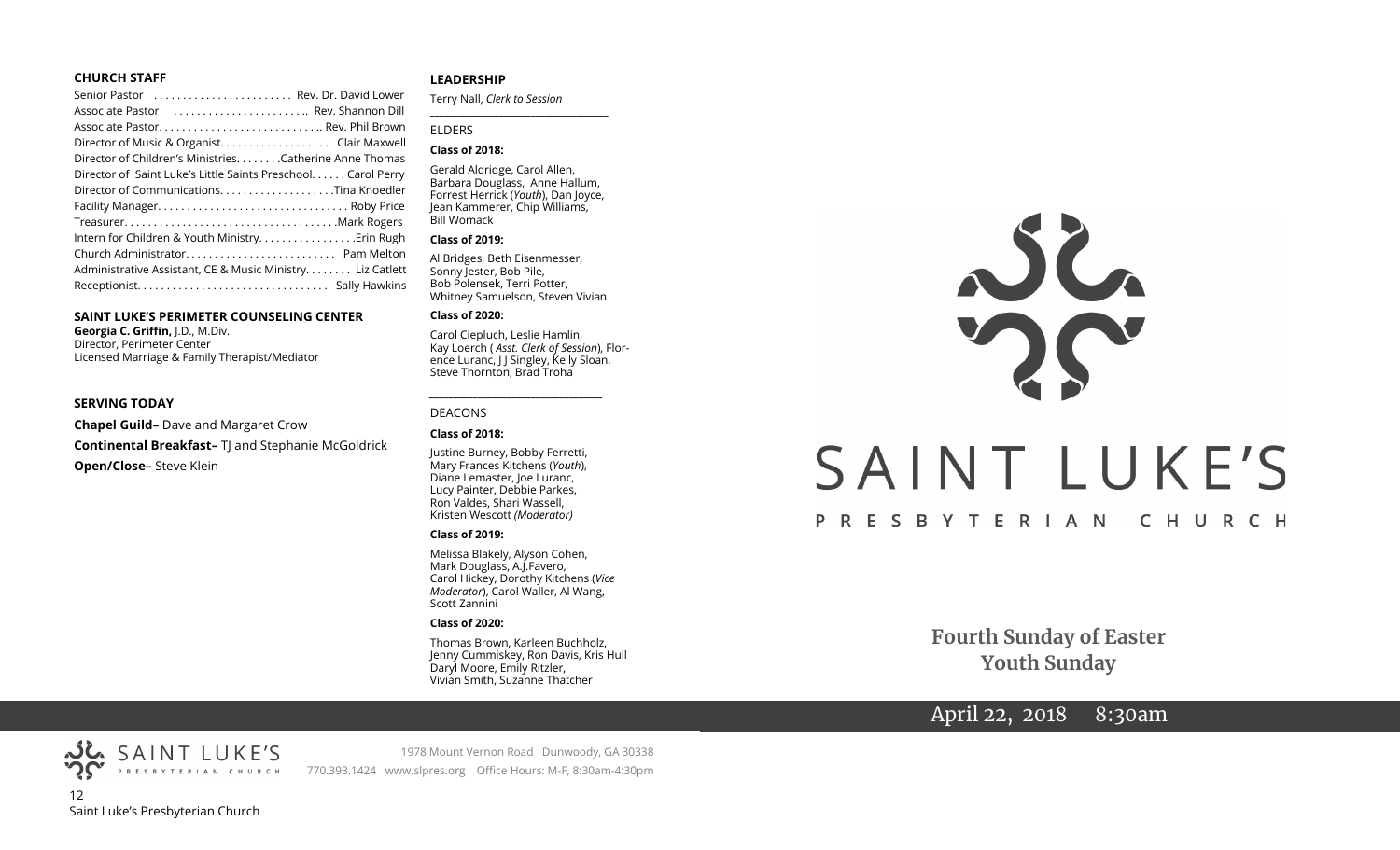

1978 Mount Vernon Road • Dunwoody, Georgia 30338 770.393.1424 • www.slpres.org

#### **April 22, 2018**  Fourth Sunday of Easter

#### **Liturgical Color:** White

*Liturgical colors can orient us to the season of the church year and help to engage the sense of sight in worship. White is used for special seasons in the redemptive work of Jesus Christ, such as Easter.* 

## **SUNDAY SCHEDULE**

8:30am Chapel Communion Service 9:30am Sunday School 10:30am Sanctuary Worship Service *Nursery available at all services and Sunday School.* 

# MISSION

Responding to God's call and empowered by the Holy Spirit, we invite all to join us in knowing, serving, and sharing Jesus Christ here and around the world.

# VISION

To be a beacon of faith, hope, and love– every member an active disciple in Christ's ministry.

#### **WELCOME, GUESTS!**  We are delighted you are worshipping with us.

**DURING** the Welcome, please print the requested information on the Friendship Pad and pass the Friendship Pad down the pew.

**AFTER** the worship service, please join us outside the Chapel where our Pastors will be available to answer questions and provide you with a loaf of freshly-baked bread.

**FOR MORE** information about our programs, ministries or membership, please contact one of our Pastors at 770.393.1424, or visit our website: slpres.org.

**THAT ALL MAY WORSHIP** thisted **ASSISTIVE** hearing devices, large print... hymnals, large print bulletins and back cushions are available. Please contact an  $\square$ usher for further assistance.

**CHILDREN** are a precious part of our church family, and we welcome them in worship. Worship notebooks and tactile activities are available on the table just outside the Chapel doors. For your convenience, there is a Family Restroom located in the administrative office's hallway, on the first floor, near the main lobby.

#### **HABITAT, JUST THREE MORE WORKDAYS** —

Just three more work days remaining until another amazing story of Saint Luke's members making a difference is complete! Thank you to all of you who have been a part of creating this story! Saint Luke's members and their friends have created a lot of them over the years. It will be a joyful day on April 28 when this latest one is added.

Register on the internet at the Atlanta Habitat Volunteer Hub Site using the following link.

#### www.stlukes.atlantahabitat.volunteerhub.com

Try to sign up a week prior to the day you plan to work. And if you need more time, then try to sign up at least three days prior to the selected work day. There is one Thursday - April 26. If you can work that day, great! We will have the usual car pool arrangement. If you need a ride or are willing to drive, meet at the church parking lot (Manhasset Street) in time for a 7:00 AM departure each workday. Contact Daryl Moore with any questions, ddmoore@yahoo.com.

**CALLING ALL SAINT LUKE'S WOMEN!** You

are all invited to the Presbyterian Women's Annual Spring Gathering on Monday, May 14, starting at 6pm for fellowship and punch in the lobby, followed by a potluck dinner and church service in the Chapel, led by our guest speaker, Reverend Betsy Turner. ALL are welcome, and it's a fun and casual event! Please register on the sign-up poster in the lobby. For questions, contact either Fern Mitropoulos: [tmitropoulos@comcast.net](mailto:tmitropoulos@comcast.net) or Sandra Dubois: sandradubois@bellsouth.net. Hope to see you there!

#### **IOH VOLUNTEERS NEEDED** — Interfaith

Outreach Home (IOH) provides transitional housing for homeless families. On the third Thursday of each month, when the adults have life skills training, Saint Luke's provides and delivers a meal which feeds about 10 adults and 15 children. Meal expenses are reimbursable by Saint Luke's. Volunteers are needed for the following Thursday: May 17. Please sign up in the lobby or contact Al Bridges at [bridgtr@aol.com](mailto:bridgtr@aol.com) or 770.394.6581.

**THORNWELL** — Join us June 7-9 for the Thornwell Mission Trip. This trip is perfect for any age. Thornwell Children's Home is located in Clinton, SC. Thornwell's foster care program, residential program, and family and educational support programs offer homes to at-risk children that are safe and loving, hope for a brighter future, and wholeness and healing. Email Christine Crutchfield with any questions, gafrog01@hotmail.com.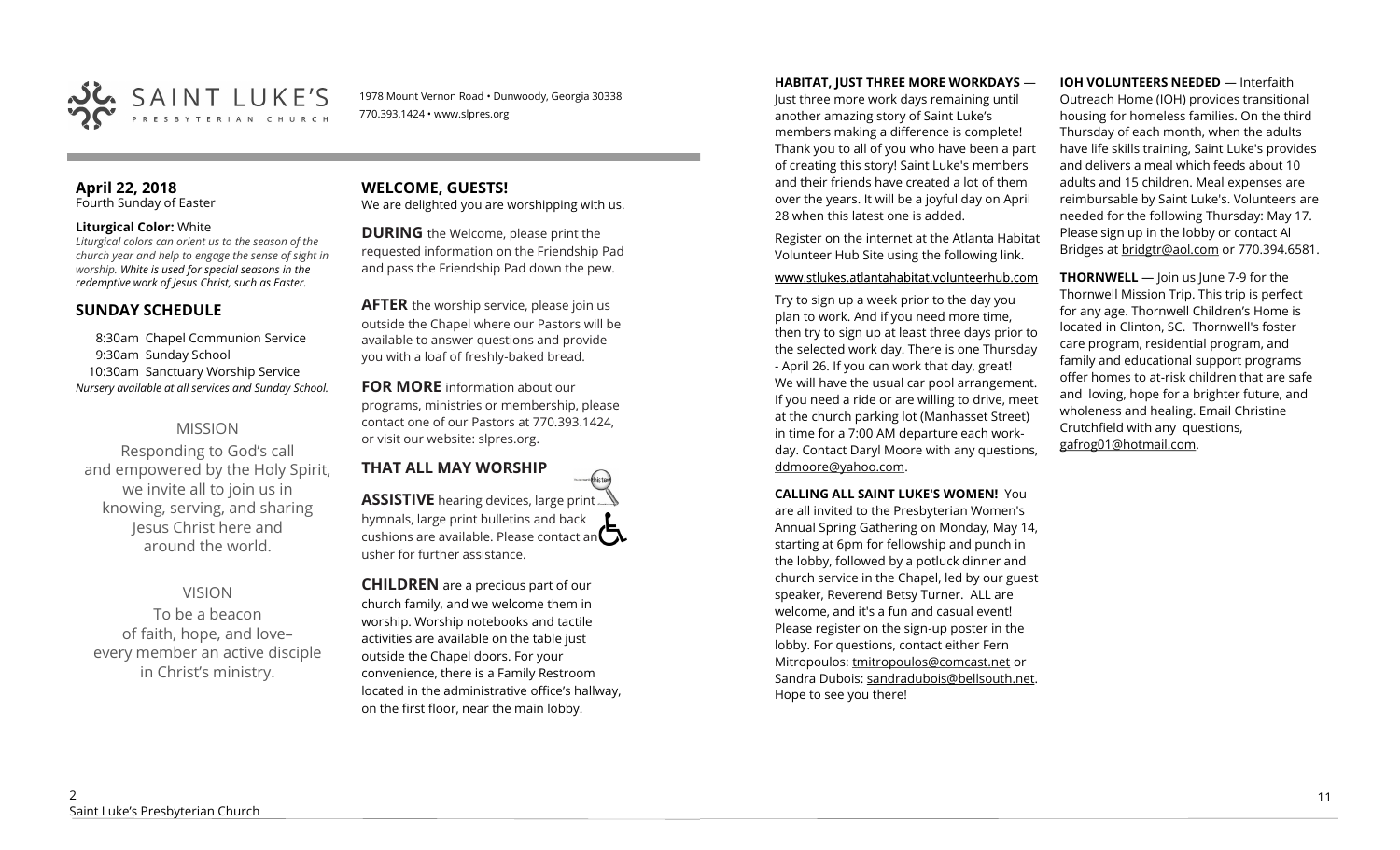# YOUTH MINISTRY

**Phil Brown philbrown@slpres.org / 770.393.1424 ext. 238**  \_\_\_\_\_\_\_\_\_\_\_\_\_\_\_\_\_\_\_\_\_\_\_\_\_\_\_\_\_\_\_\_\_\_\_\_\_\_\_\_\_\_\_\_\_\_\_\_\_\_\_\_\_\_\_\_\_\_\_\_\_\_\_\_\_\_\_\_\_\_\_\_\_\_\_\_\_\_\_\_\_\_\_\_\_\_\_

#### **HERE'S WHAT'S COMING UP IN YOUTH MINISTRY:**

#### **SUNDAY, APRIL 22**

Chastain at Saint Luke's in the evening.

#### **SUNDAY, APRIL 29**

Movie clip night with discussion about the movie Wonder. Middle school at church, High School at the Sargent/Hurst house.

#### **SUNDAY, MAY 6**

First Annual Youth Field day. Families (siblings too) are invited to a great afternoon of field games and a cook out, hosted by the Youth Leadership Council. Location TBD, time 4- 7pm. We need some adults to help with food and set up (i.e. grill master and side cooker extraordinaire, table transportation, etc.) let Phil know.

#### **SUMMER TRIPS**

Thank you for your continued interest in summer trips, Please register ASAP! Dates and information can be found on the Saint Luke's website. There is still lots of room on all the trips.

# MUSIC MINISTRY

**Clair Maxwell clairmaxwell@slpres.org / 770.393.1424 ext. 227**   $\_$  ,  $\_$  ,  $\_$  ,  $\_$  ,  $\_$  ,  $\_$  ,  $\_$  ,  $\_$  ,  $\_$  ,  $\_$  ,  $\_$  ,  $\_$  ,  $\_$  ,  $\_$  ,  $\_$  ,  $\_$  ,  $\_$  ,  $\_$  ,  $\_$ 

#### **CHOIR REHEARSALS ON WEDNESDAYS**

5:00-5:45pm Cherub Choir, Ages 4-5, *Yvonne Miller, Director*  5:00-5:45pm Westminster Choir, Grades 1-5, *Clair Maxwell, Director*  6:30-7:20pm Festival Ringers, Youth & Adults, *Clair Maxwell, Director*  7:30-9:00pm Chancel Choir, Youth & Adults, *Clair Maxwell, Director* 

#### **SUMMER MUSIC**

Musicians are needed for our summer services at both 8:30 and 10:30 worship. Dates this year are June 3 – August 12. Soloists, instrumentalists and small groups are welcome. Contact Clair about Sundays when you could share your gifts.

## **In Preparation for Worship**

"As Christians, we stay for the sake of others." *- Jack Singley*

**Prelude** Seek Ye First the Kingdom of God *Karen Lafferty* 

#### **Welcome and Announcements**

*If you are new to Saint Luke's today, welcome, we are so glad you are here! We have a gift of fresh bread we would love to give to you as a token of our gratitude. Please introduce yourself after worship to receive your welcome gift.*

*Please take the time now to fill out the Friendship Pads situated at the end of each pew. Write down your names and pass the pad down the pew, so that you may greet your pew neighbors by name and that we may know you are here.*

## **Call to Worship\***

Leader: Today is the day the Lord has made.

- **People: Let us rejoice and be glad.**
- Leader: We are the church when we are together.
- **People: Let us worship God.**
- **Opening Hymn #611\*** Joyful, Joyful, We Adore Thee

### **Call to Confession\***

Leader: The Lord be with you. **People: And also with you.** Leader: Let us pray.

### **Prayer of Confession\***

#### **Dear God,**

**It is hard to do what you want us to do.** 

**To know when to stand up and when to sit.** 

- **To know when to speak up and when to be quiet.**
- **Forgive us when we do not act with boldness following you.**
- **When we let the chains of the world around hold us back.**
- **Teach us to follow your promise of hope, love, and freedom.**
- **Listen to the prayers of our hearts...***(Silence is kept for personal reflection.)*

Leader: Lord, in your mercy. **People: Hear our prayer. Amen.**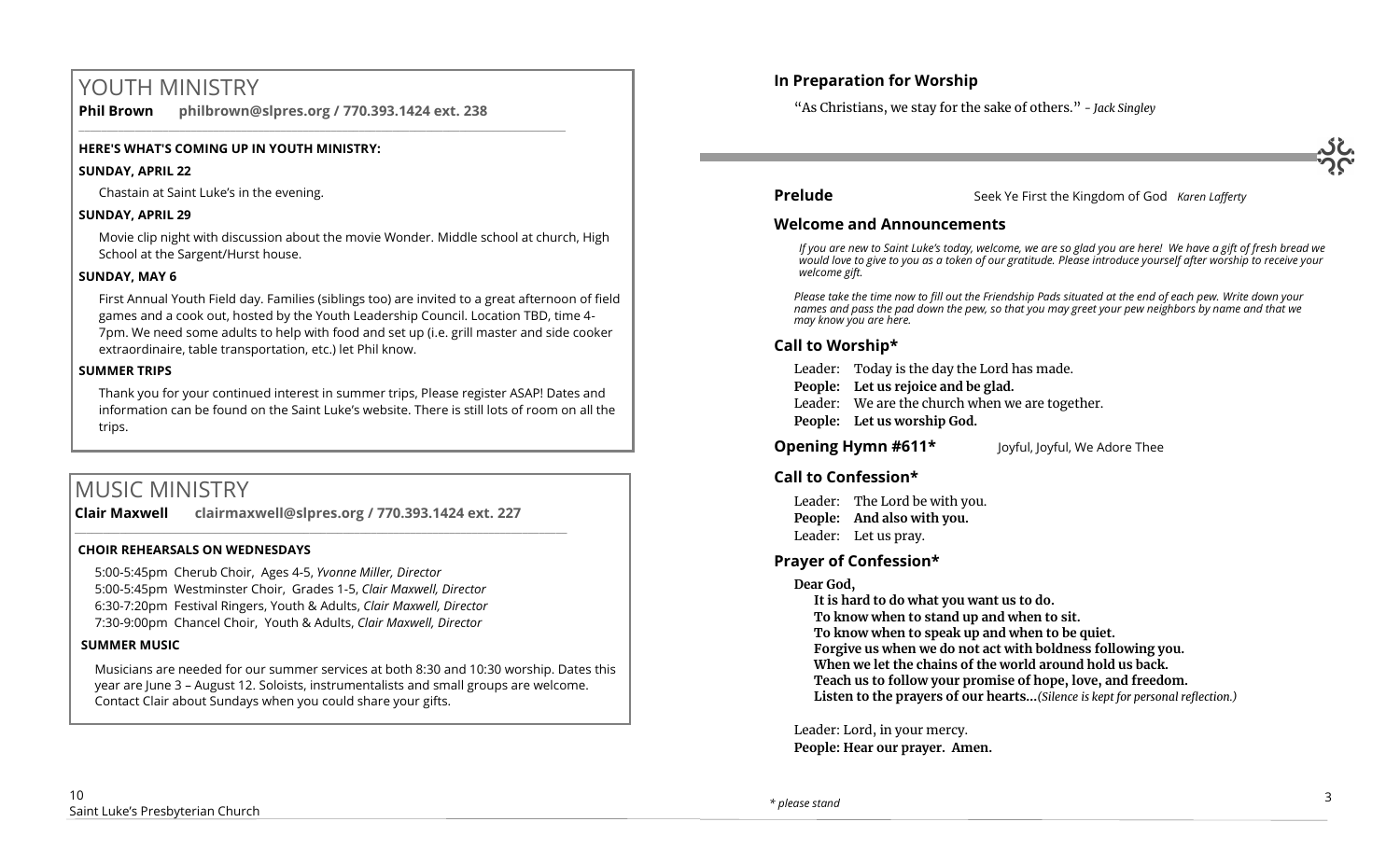#### **Assurance of Forgiveness\***

#### **Song of Praise #238\*** Thine Is the Glory

**Thine is the glory, risen, conquering Son; endless is the victory thou o'er death hast won!**

#### **Passing the Peace of Christ\***

Leader: May the peace of Christ be with you. **People: And also with you.** 

#### **Prayer for Illumination**

**Scripture Lesson** Acts 16:16-34, *page 136 of the New Testament* 

Leader: The Word of the Lord.

**People: Thanks be to God.**

#### **Tell Us Our Story**

*Children are always welcome to stay in worship. If preferred, parents may take their child(ren) to the nursery.*

**Sermon Forrest Herrick, Mary Frances Kitchens,** Jack Singley and Emily Vail

#### Affirmation of Faith\* **Apostles'** Creed

**I believe in God, the Father Almighty, Maker of heaven and earth, and in Jesus Christ, his only Son, our Lord; who was conceived by the Holy Ghost, born of the Virgin Mary, suffered under Pontius Pilate; was crucified, dead, and buried; he descended into hell; the third day he rose again from the dead; he ascended into heaven, and sitteth on the right hand of God the Father Almighty; from thence he shall come to judge the quick and the dead. I believe in the Holy Ghost; the holy catholic Church; the communion of saints; the forgiveness of sins; the resurrection of the body; and the life everlasting. Amen.**

#### *\* please stand*

 $\lambda$ Saint Luke's Presbyterian Church

# S P L A S H ! CHILDREN'S MINISTRIES

**Catherine Anne Thomas cathomas@slpres.org / 770.393.1424 ext. 228** 

**\_\_\_\_\_\_\_\_\_\_\_\_\_\_\_\_\_\_\_\_\_\_\_\_\_\_\_\_\_\_\_\_\_\_\_\_\_\_\_\_\_\_\_\_\_\_\_\_\_\_\_\_\_\_\_\_\_\_\_\_\_\_\_\_\_\_\_\_\_\_\_\_\_\_\_\_\_\_\_\_\_\_\_\_\_\_\_\_\_\_\_\_\_\_\_\_\_\_\_\_\_\_\_\_\_\_** 

#### **CHILDREN'S HOSPITALITY NEEDED**

The first impression we leave with many families is the experience we deliver in our child care area. It is for that reason that we are offering ALL members the opportunity to serve in a new – and easy – capacity. This ministry is called Children's Hospitality, and it only requires 30 minutes of your time and a warm smile.

From 10:15am (at the conclusion of Sunday School) until approximately 10:45am (after Tell Us Our Story) our Hospitality volunteer will be stationed behind or around the preschool desk in Sheppard Hall. They will keep an eagle-eye out for visitors who may not know where to go, as well as for member families just to say "good morning".

Here is the link to sign up: https://tinyurl.com/slpcchildhosp.

#### **SHIPWRECKED!**

Shipwrecked VBS registration is live! Get ready for an adventure to an uncharted "island" experience where kids are anchored in the truth that Jesus helps them in many ways to weather life's storms. Here are the links for registration.

3's through 3rd Grade: https://tinyurl.com/slpcvbs2018-1 4th and 5th Grade: https://tinyurl.com/slpcvbs2018-2

#### **VBS VOLUNTEERS (A.K.A. CREW MEMBERS)**

Our castaways will need many crew members to guide their journey. Here are the links to sign up and get ready to set sail!

Adult "Crew Members": https://tinyurl.com/slpcvolvbs2018

Youth "Crew Members": https://tinyurl.com/slpcyouthvbs2018

#### **ONE MORE THING**

We need regular, old carboard boxes of all shapes and sizes for VBS. Please drop off on the Great Hall stage.

#### **READY THE SHIP, VBS DECORATING!**

Help us get Shipwrecked ready! Join us on the following days to help us decorate for our upcoming VBS. Contact Catherine Anne Thomas, [cathomas@slpres.org](mailto:cathomas@slpres.org) for child care.

- Decorating & Desserts: Monday, April 23, 7- 9pm
- Decorating & Donuts: Friday, April 27, 9:15am 12:15pm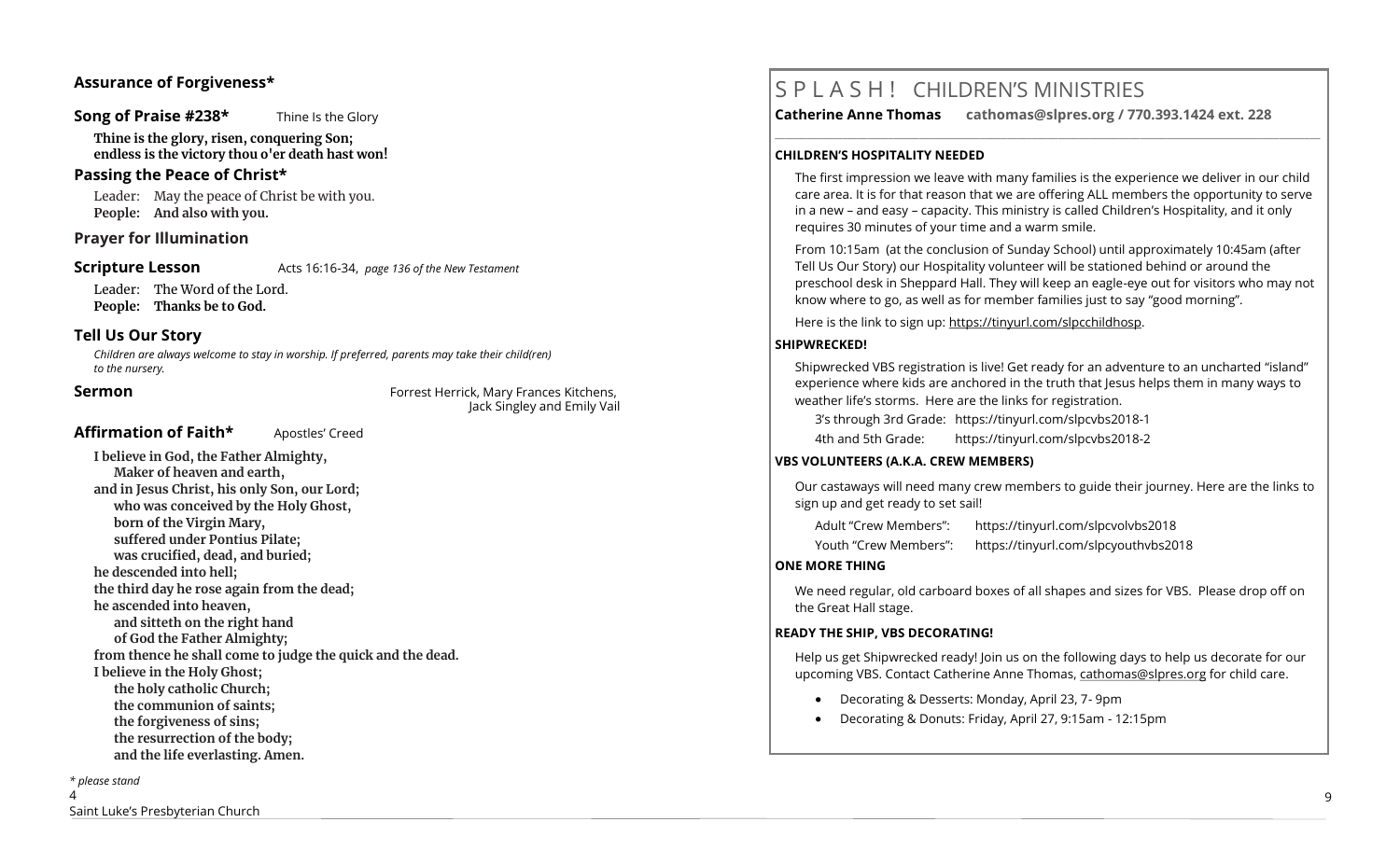# ADULT MINISTRY

**Shannon Dill shannondill@slpres.org / 770.393.1424 ext. 229** 

#### **ADULT SUNDAY SCHOOL**

Individual classes have begun. Please see the website for a full description of each class. (http://slpres.org/program-ministries/adult-ministry/sunday-school)

 $\_$  ,  $\_$  ,  $\_$  ,  $\_$  ,  $\_$  ,  $\_$  ,  $\_$  ,  $\_$  ,  $\_$  ,  $\_$  ,  $\_$  ,  $\_$  ,  $\_$  ,  $\_$  ,  $\_$  ,  $\_$  ,  $\_$  ,  $\_$  ,  $\_$ 

Faith Foundations: Room 232 House to House: Room 203 Seasons of the Spirit: Room 231/233 Soul Food: Room 234/236

#### **FRIDAY MORNING MEN'S BIBLE STUDY**

Fellowship and Bible study every Friday from 6:40am-8am in the Parlor with Dan Joyce.

#### **BIBLE STUDY: "WAYFARERS"**

Come join David, Shannon or Phil as this week's preacher leads a study of the scripture for the upcoming Sunday's worship. Meet on Wednesdays at 10am in the church library.

#### **NEW MEMBER CLASSES**

Our next classes and welcome of new members in April/May, will start Sunday, April 29 and will run for three consecutive Sundays. We will meet in the Session Room #109 at 9:30am. New members will be welcomed on Sunday, May 20 by the Session and the congregation. Please contact David Lower at davidlower@slpres.org with any questions.

### **FAITH AND PARENTING, MAY MEETING**

Please plan on gathering Sunday, May 20 at 5:15pm at the home of David and Amanda Lower. In early May, look for email details about dinner plans and topic for the meeting. Questions? Please contact David Lower at davidlower@slpres.org.

# **Moment for Capital Campaign Rebecca Strickland Rebecca Strickland**

## **Offering Invitation**

*Giving is a tangible sign of worship. If you give electronically, there is a blue, laminated, electronic giving in the pew rack to place in the offering plate as it is passed.*

**Offertory I** Shall Not Want *Audrey Assad* Taylor Link, Soloist

From the love of my own comfort From the fear of having nothing From a life of worldly passions Deliver me O God

And I shall not want When I taste Your goodness I shall not want

From the need to be understood And from a need to be accepted From the fear of being lonely Deliver me O God

From the fear of serving others Oh, and from the fear of death or trial And from the fear of humility Deliver me O God

# **Song of Thanksgiving #232\*** Jesus Christ Is Risen Today

**Sing we to our God above, Alleluia! Praise eternal as God's love, Alleluia! Praise our God, ye heavenly host, Alleluia! Father, Son, and Holy Ghost. Alleluia!**

# **Holy Communion**

*Communion will be served by intinction (dipping the bread into the cup). Everyone is invited to participate in the sacrament. Children who have discussed the sacrament with their parents and/or pastor are welcome. The cup holds grape juice, not wine, during this service. A server with gluten-free wafers will be standing directly in front of the communion table for those who prefer this option. If you would prefer to be served where you are sitting, please raise your hand.* 

# **Prayer of Thanksgiving and The Lord's Prayer**

# **The Lord's Prayer**

**Our Father, who art in heaven, hallowed be thy Name, thy kingdom come, thy will be done, on earth as it is in heaven. Give us this day our daily bread; and forgive us our debts, as we forgive our debtors; and lead us not into temptation, but deliver us from evil. For thine is the kingdom, and the power,** 

**and the glory, forever. Amen.**